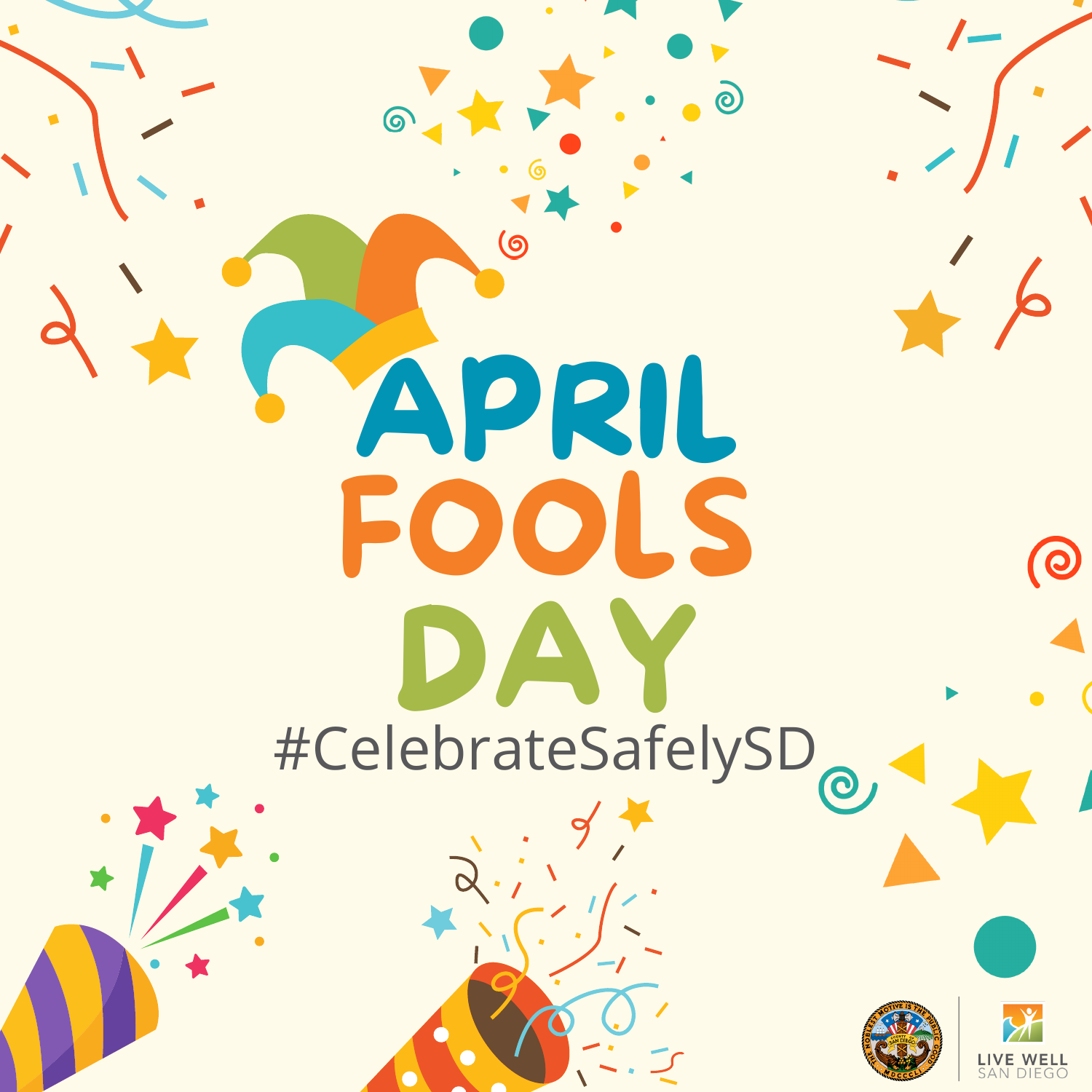## WHAT IS APRIL FOOLS DAY?

On April 1, 1700, English pranksters began popularizing the annual tradition of April Fool's Day. Pranksters often expose their actions by shouting "April Fools!" at the recipient. Mass media can be involved in these pranks, which may be revealed as such the following day.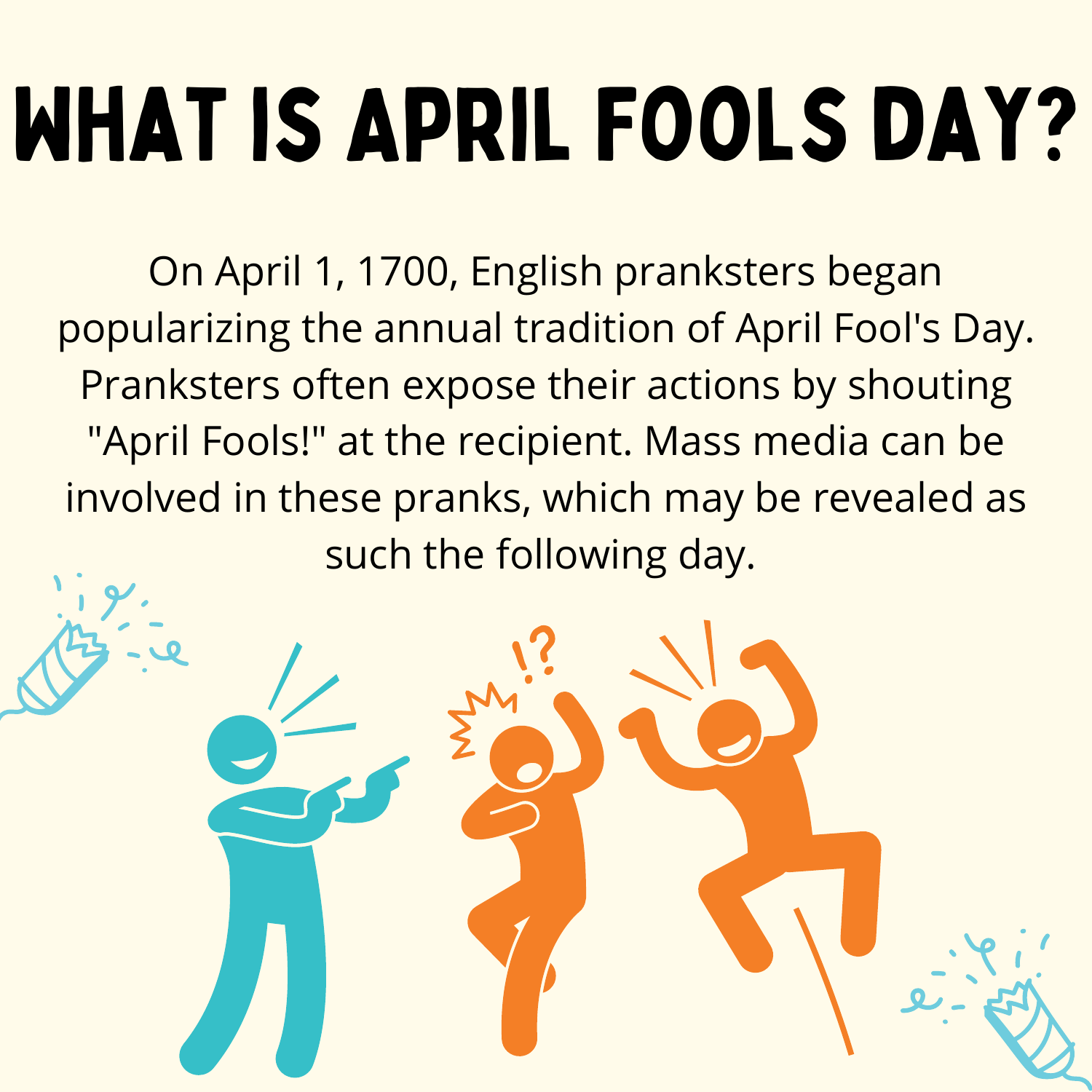## Famous Pranks

- . In 1956, to celebrate April Fools Day, BBC showed a film about the spaghetti harvest in Switzerland. This managed to fool a lot of viewers into thinking that spaghetti grew on trees!
- In 1976, astronomer Patrick Moore announced on BBC Radio 2 that a special astronomical event was going to take place the morning Pluto would pass behind Jupiter, which made people believe that if they jumped in the air at that exact moment, they would experience a strange floating sensation.
- . In 1998, Burger King advertised the Left-Handed Whopper and many customers actually ordered it in America!